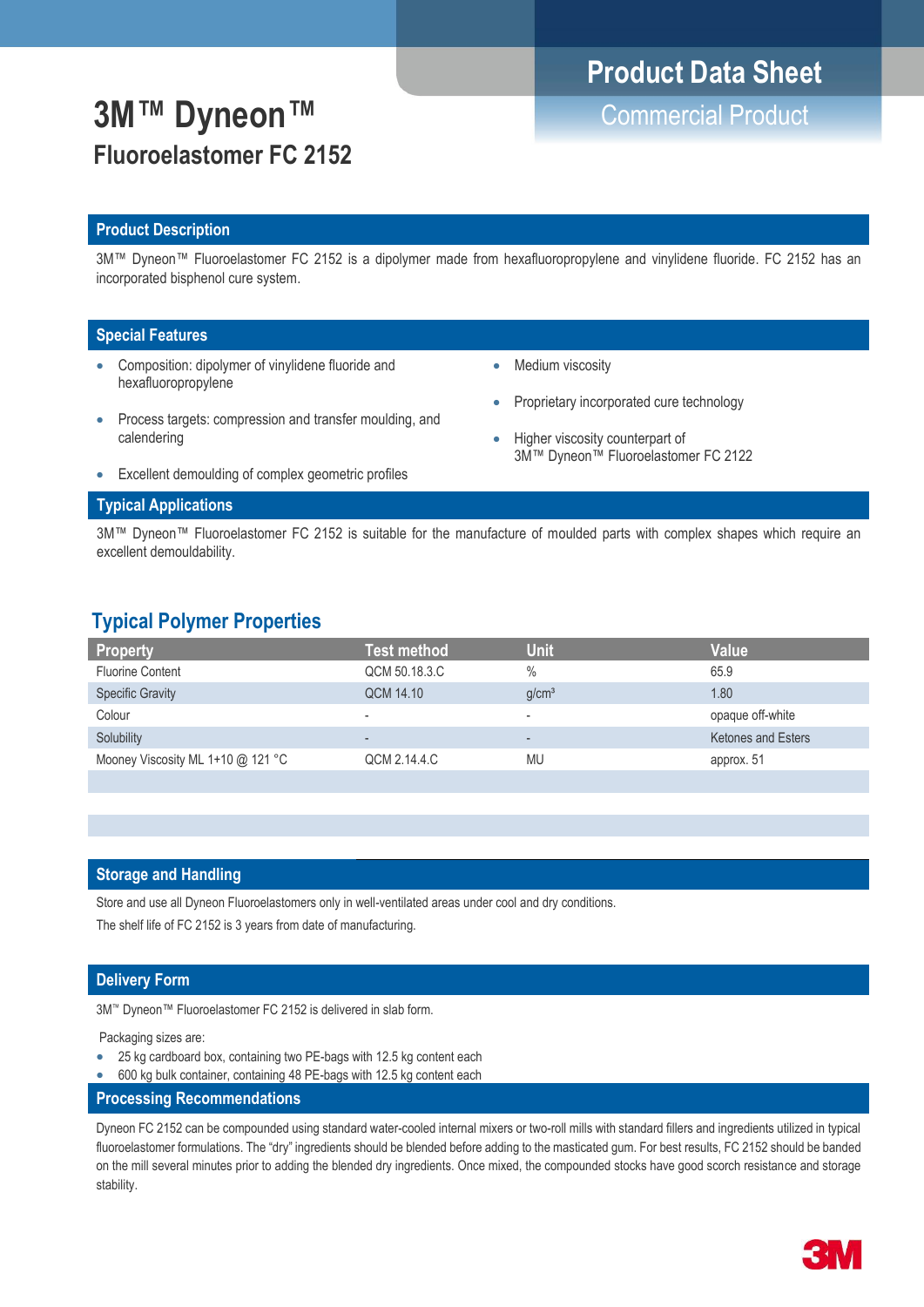## **Typical Properties**

| <b>Compound</b>     | Amount (in Parts/100) |
|---------------------|-----------------------|
| FC 2152             | 100                   |
| N-990 MT Black      | 30                    |
| MgO                 |                       |
| Ca(OH) <sub>2</sub> | $\overline{a}$        |
|                     |                       |

## **Typical Rheological Properties (ASTM D 5289)**

## **Moving Die Rheometer (MDR 2000®) 100 cpm, 0.5° Arc, 6 minutes, 177 °C**

| <b>Property</b>                          | <b>Unit</b>    | Value |
|------------------------------------------|----------------|-------|
| ML, Minimum Torque                       | dNm            | 2.2   |
| Ts2, Time to 2 inch-lb rise from minimum | <b>Minutes</b> | 1.0   |
| $t'50$ , Time to 50 % cure               | <b>Minutes</b> | 1.2   |
| t'90, Time to 90 % cure                  | <b>Minutes</b> | 1.6   |
| MH, Maximum Torque                       | dNm            | 14.6  |

## **Typical Physical Properties (ASTM D 412 Method A, Die D)**

## **Press Cure 7 minutes @ 177 °C Post Cure 16 hours @ 230 °C**

| <b>Property</b>        | <b>Unit</b>   | <b>Value</b> |
|------------------------|---------------|--------------|
| Tensile Strength       | MPa           | 16.3         |
| 100 % Modulus          | <b>MPa</b>    | 3.4          |
| Elongation at Break    | $\frac{0}{0}$ | 330          |
| Hardness (ASTM D 2240) | Shore A       |              |

## **Compression Set on O-rings (ASTM D 1414)**

| Air aged 70 hours @ 200 $^{\circ}$ C                  |              |       |
|-------------------------------------------------------|--------------|-------|
| Post cured 16 hours @ 230 °C                          |              | 22    |
| Post cured 24 hours @ 260 °C                          |              | 22    |
| <b>Retraction at Lower Temperatures (ASTM D 1329)</b> |              |       |
| <b>TR 10</b>                                          | $^{\circ}$ C | $-18$ |
|                                                       |              |       |